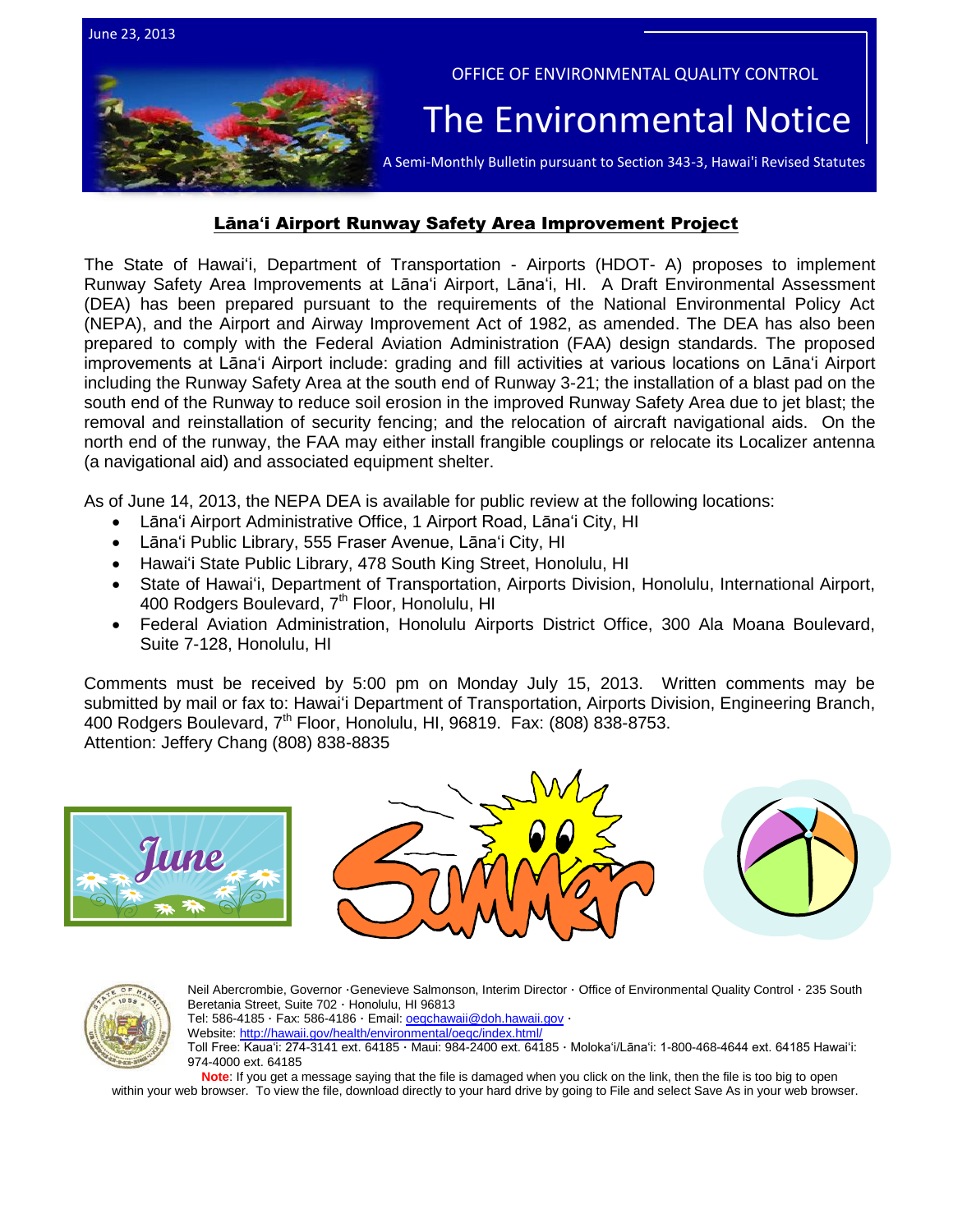## **FRONT PAGE**

**Lanai Airport Runway Safety Area Improvement Project** 

## **MAUI**

| O'AHU (HRS 343)                        |  |
|----------------------------------------|--|
| <b>COASTAL ZONE MANAGEMENT NOTICES</b> |  |
| <b>SHORELINE NOTICES</b>               |  |
|                                        |  |

## **FEDERAL NOTICES**

| 2. National Marine Fisheries Service (NMFS) Proposed Rule for Bigeye Tuna Catch Limit in Longline Fisheries for 2103 |  |
|----------------------------------------------------------------------------------------------------------------------|--|
|                                                                                                                      |  |
| 3. USDA Forest Service, Hilo, HI, Endangered And Threatened Wildlife and Plants: Recovery Permit Application 8       |  |
|                                                                                                                      |  |
|                                                                                                                      |  |
|                                                                                                                      |  |
| $\mathbf{r}$ $\mathbf{r}$                                                                                            |  |



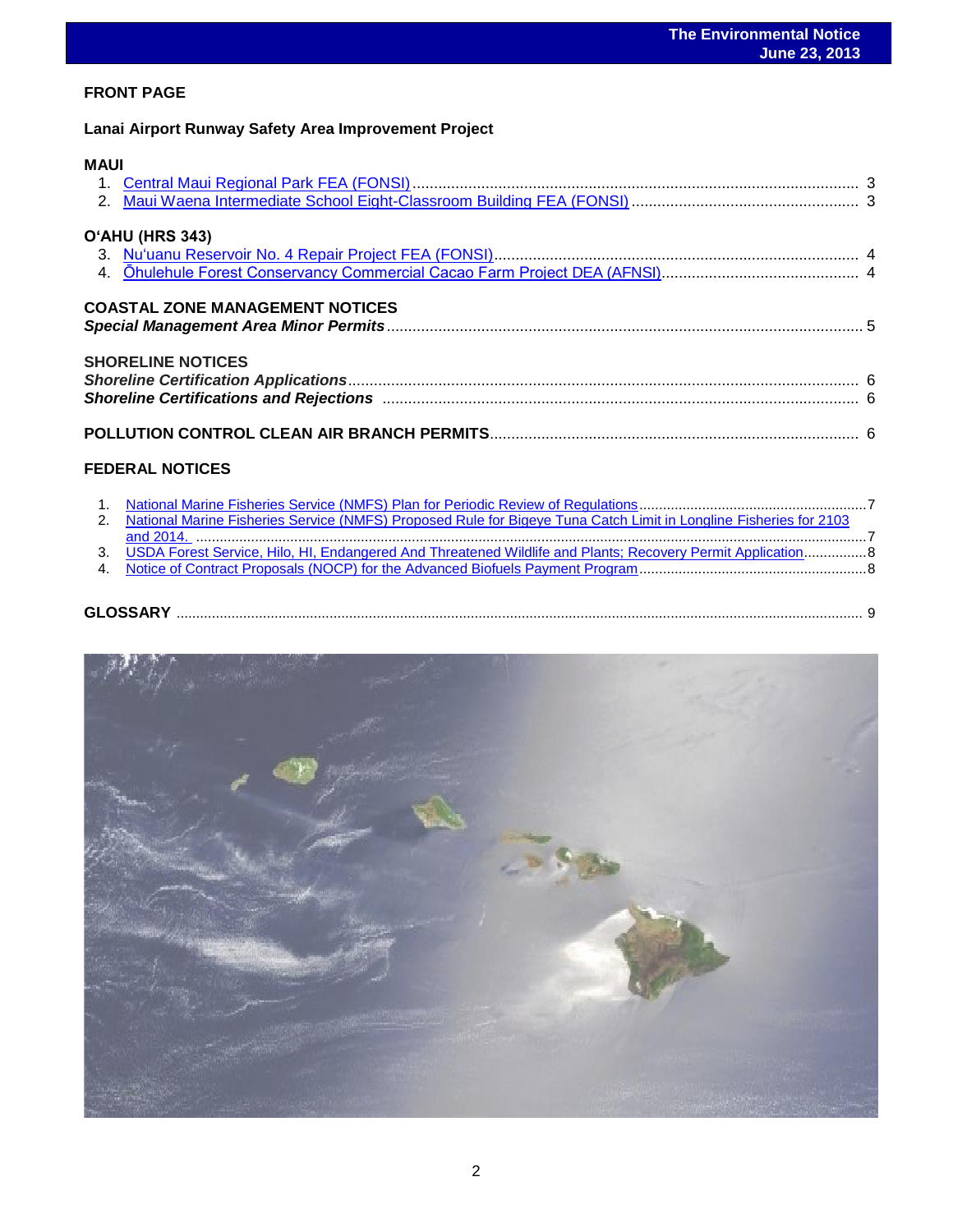## .<br>. MAUI (HRS 343)

## **1. [Central Maui Regional Park](http://oeqc.doh.hawaii.gov/Shared%20Documents/EA_and_EIS_Online_Library/Maui/2010s/2013-06-23-MA-FEA%20Central%20Maui%20Regional%20Park.pdf) FEA (FONSI)**

| Island:                                             | Maui                                              |  |
|-----------------------------------------------------|---------------------------------------------------|--|
| District:                                           | Wailuku and Waikapu                               |  |
| TMK:                                                | (2) 3-8-007:101 (portion)                         |  |
| <b>Permits:</b>                                     | <b>CWB-Individual NPDES Form C and SSCBMP</b>     |  |
| <b>Proposing/Determination</b>                      |                                                   |  |
| Department of Land and Natural Resources<br>Agency: |                                                   |  |
|                                                     | Engineering Division, 1151 Punchbowl Street, Room |  |
|                                                     | 221, Honolulu, HI 96813                           |  |
|                                                     | Contact: Carty S. Chang, (808) 587-0230           |  |
| <b>Consultant:</b>                                  | R.M. Towill Corporation, 2024 North King Street,  |  |
|                                                     | Suite 200, Honolulu, HI 96819-3494                |  |
|                                                     | Contact: Chester Koga, (808) 842-1133             |  |
| <b>Status:</b>                                      | Finding of No Significant Impact Determination    |  |



Maui Waena Intermediate

This project entails the construction of a regional park for the general public in the expanding area of Central Maui. The park will have sports fields and comfort stations/refreshment stands, parking lot, lighting and softball, soccer and baseball fields. In addition, facilities for irrigation water, equipment storage and stormwater detention will be provided at the park. The park will cover an area of approximately 65 acres.

The planned Central Maui Regional Park will border a community center and cultural preserve to the west as well as county housing, a middle school and commercial areas to the south. Kuihelani Highway will border the park area to the east. To the north, the park will border the Maui Lani residential area. The park will provide schoolchildren and the general public with recreational opportunities, a venue for sports tournaments and a stormwater retention basin for the Wai'ale development. The Wailuku-Kahului area has high projected growth and there is a need to incorporate new recreational spaces into development in the region. The construction of the Central Maui Regional Park would help to meet this need.

## **2. [Maui Waena Intermediate School Eight-Classroom Building](http://oeqc.doh.hawaii.gov/Shared%20Documents/EA_and_EIS_Online_Library/Maui/2010s/2013-06-23-MA-5B-FEA-Maui-Waena-Intermediate-School-Eight-Classroom-Building.pdf) FEA (FONSI)**

| Island:            | Maui                                                          |  |
|--------------------|---------------------------------------------------------------|--|
| <b>District:</b>   | Wailuku                                                       |  |
| TMK:               | (2) 3-8-007: 002 (portion)                                    |  |
| <b>Permits:</b>    | Project District Development Phase III, Height                |  |
|                    | Variance, Compliance with Chapter 6E, HRS, and                |  |
|                    | <b>Grading/Building Permits</b>                               |  |
|                    | <b>Proposing/Determination</b>                                |  |
| Agency:            | Department of Education, Facilities Development               |  |
|                    | Branch, P.O. Box 2360, Honolulu, HI 96804                     |  |
|                    | Contact: Mr. Ryan Yamamoto, (808) 586-0966.                   |  |
| <b>Consultant:</b> | PBR HAWAII, 1001 Bishop Street, Suite 650, Honolulu, HI 96813 |  |
|                    | Contact: Mr. Vincent Shigekuni, (808) 521-5631                |  |
| Status:            | Finding of No Significant Impact Determination                |  |

Maui Waena Intermediate School is the largest middle school on the island of Maui and has serviced students predominantly from Kahului as part of the Kekaulike Complex since 1989. Existing facilities are inadequate to meet the State Department of Education's (DOE) design enrollment for the school, and the shortage of classroom space results in overcrowded classrooms and limited class offerings.

The DOE proposes to build a new two-story, eight-classroom building at Maui Waena Intermediate School (TMK: 3-8-007: 002 [portion]). The two-story, 34-foot tall, building will have approximately 20,080 square feet of total floor area. The new building will include three science classrooms, three general education classrooms, one choral room, and one computer resource center. The building will require infrastructure improvements and connection to existing utilities.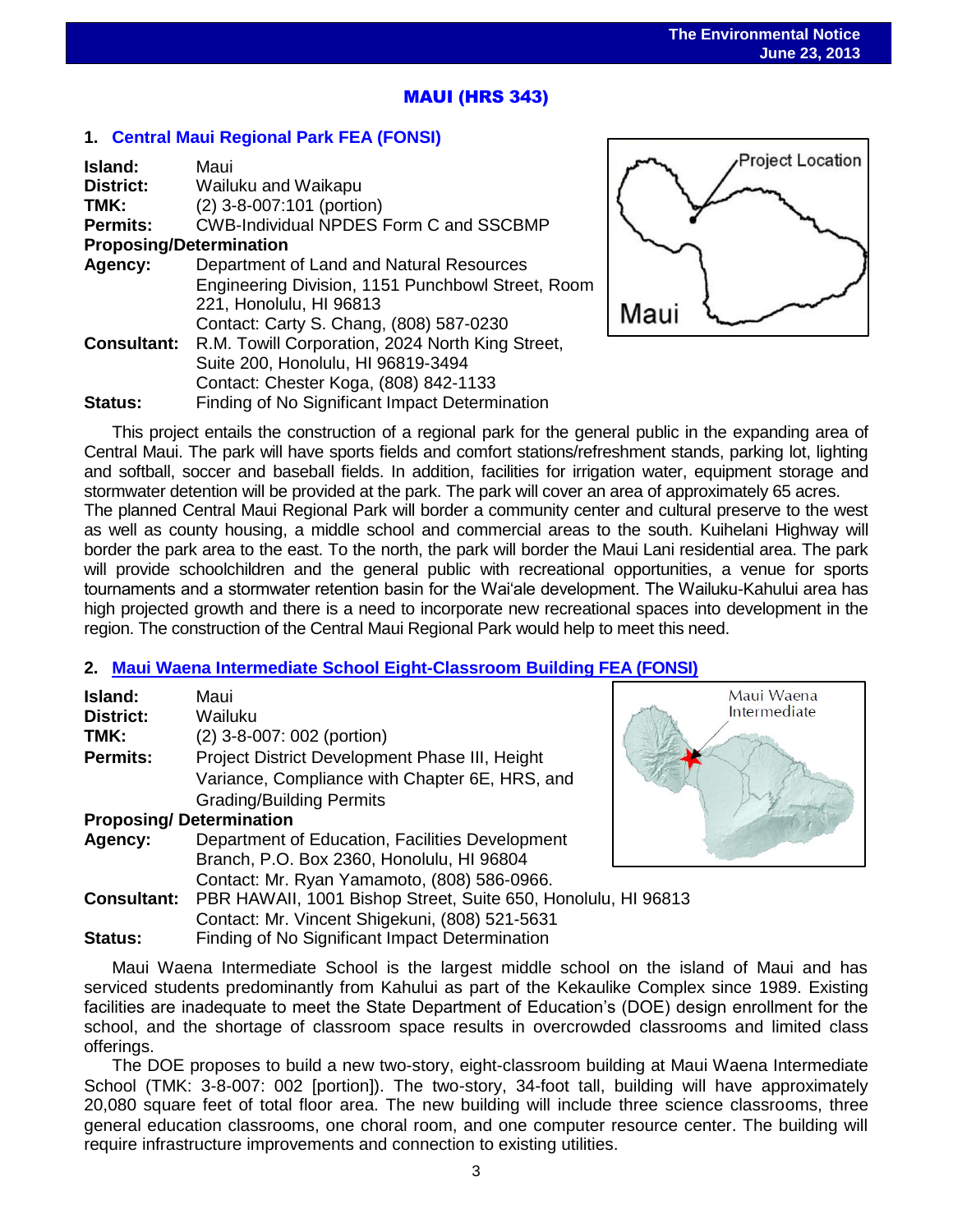The classroom building will displace existing play courts that have been relocated to an open lawn adjacent to an existing school building. A small parking lot has also been constructed adjacent to the relocated play courts.

## O**ʻ**AHU (HRS 343)

## **3. [Nu'uanu Reservoir No. 4 Repair Project](http://oeqc.doh.hawaii.gov/Shared%20Documents/EA_and_EIS_Online_Library/Oahu/2010s/2013-06-23-OA-5B-Nuuanu-Reservoir-No-4-Repair-Project.pdf) FEA (FONSI)**

| Island:                        | Oʻahu                                               |
|--------------------------------|-----------------------------------------------------|
| <b>District:</b>               | Honolulu                                            |
| TMK:                           | $(1)$ 2-2-54: 001 (portion)                         |
| <b>Permits:</b>                | <b>CWB-Individual NPDES Form C and SSCBMP</b>       |
| <b>Proposing/Determination</b> |                                                     |
| Agency:                        | Board of Water Supply, City and County of Honolulu, |
|                                | 630 South Beretania Street                          |
|                                | Honolulu, HI 96843                                  |
|                                | Contact: Michael Matsuo, (808) 748-5951             |
| <b>Consultant:</b>             | R.M. Towill Corporation, 2024 North King Street,    |
|                                | Suite 200, Honolulu, HI 96819                       |
|                                | Contact: Chester Koga, (808) 842-1133               |
| <b>Status:</b>                 | Finding of No Significant Impact Determination      |



The purpose of the project is to undertake priority maintenance and repair work identified in the most recent DLNR Dam Safety Program inspection report, dated January 13, 2010, and a Phase 1 Investigation Report previously commissioned by DLNR for the Nu'uanu Reservoir No. 4. The repair work is required in order maintain the integrity and operational adequacy of the Nu'uanu Reservoir No. 4 dam infrastructure for purposes of safety and control.

Repair work will include, but is not limited to: excavation of the reservoir near the intake tower to remove accumulated debris, repairing and rehabilitation of the intake tower structure and bridge, construction of downstream measuring weirs, improvements to the outlet receiving area, inspection and cleaning of the outlet tunnel structure, restoration of the downstream embankment, repairing and repaving the access road on top of the dam, and inspection and repairing of CRM riprap deficiencies on the dam slope.

## **4. [Ōhulehule Forest Conservancy Commercial Cacao Farm Project](http://oeqc.doh.hawaii.gov/Shared%20Documents/EA_and_EIS_Online_Library/Oahu/2010s/2013-06-23-OA-5E-DEA-Ohulehule-Forest-Conservancy-Cacao-Farm.pdf) DEA (AFNSI)**

| Island:            | Oʻahu                                                                              |  |
|--------------------|------------------------------------------------------------------------------------|--|
| <b>District:</b>   | Ko'olaupoko                                                                        |  |
| TMK:               | $(1)$ 4-8-006:001                                                                  |  |
| <b>Permits:</b>    | <b>Conservation District Use Permit, National Pollutant</b>                        |  |
|                    | Discharge Elimination Permit, as applicable, Noise                                 |  |
|                    | Permit, as applicable, Grading Permit                                              |  |
| <b>Applicant:</b>  | Ohulehule Forest Conservancy, LLC, 1236                                            |  |
|                    | A'alapapa Drive, Kailua, HI 96734                                                  |  |
|                    | Contact: Paul Zweng, (808) 377-1947                                                |  |
| <b>Approving</b>   |                                                                                    |  |
| Agency:            | Office of Conservation and Coastal Lands, DLNR,                                    |  |
|                    | Kalanimoku Building, 1151 Punchbowl Street, Room 131, Honolulu, HI 96813           |  |
|                    | Contact: Samuel J. Lemmo, (808) 587-0377                                           |  |
| <b>Consultant:</b> | Townscape, Inc. 900 Fort Street Mall, Suite 1600, Honolulu, HI 96813               |  |
|                    | Contact: Bruce Tsuchida, (808) 244-2015                                            |  |
| <b>Status:</b>     | Statutory 30 day public review and comment period starts, comments are due by July |  |
|                    | 23, 2013. Please send comments to the applicant, approving agency and consultant.  |  |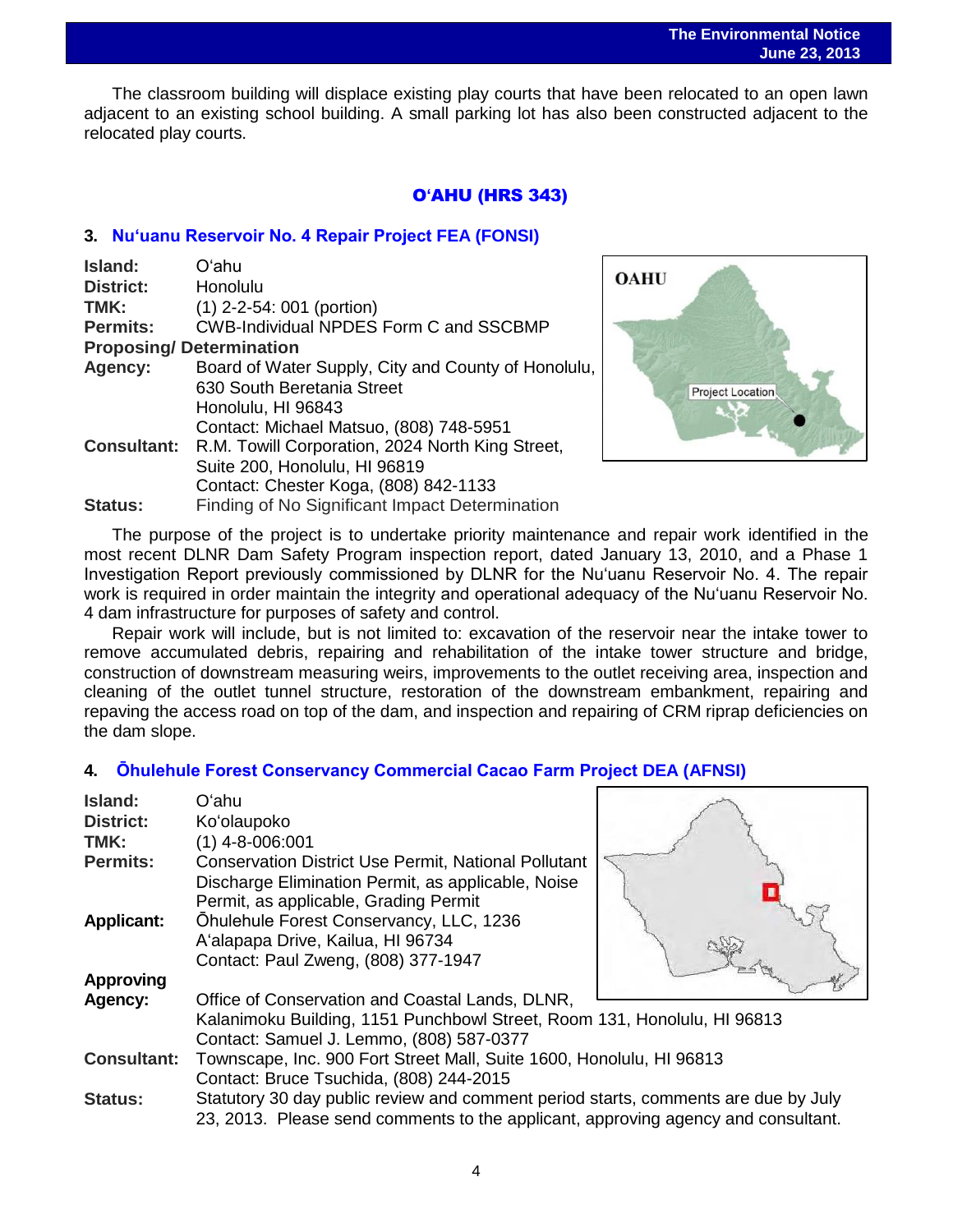The Ōhulehule Forest Conservancy, LLC is proposing to create a five (5) acre pilot cacao agroforestry farm for future commercial operations. The project will consist of establishing basic site infrastructure such as roads and irrigation, developing and constructing an on-site plant nursery to establish cacao seedlings and other native plants, to develop a commercial fermentation and drying facility to process the harvested cacao and to prepare and develop a five (5) acre shaded cacao farm.

The overall goal of the cacao farm project is to operate a profitable, organically-based cacao farm using agroforestry principles. A secondary goal of the overall cacao farm project is the creation of a Waiāhole-Waikāne cacao appellation which may permit the cacao harvested in this area to command premium prices. The five (5) acre pilot farm project is also being proposed to provide the Ōhulehule Forest Conservancy vital information and data necessary to determine successful farming techniques in this area and to assess whether commercial cacao production in Waikāne Valley is feasible.

## COASTAL ZONE MANAGEMENT NOTICES

#### **Special Management Area (SMA) Minor Permits**

The SMA Minor permits below have been approved (HRS 205A-30). For more information, contact the county/state Planning Department. Honolulu (768-8014); Hawaiʻi (East Hi, 961-8288; West Hi, 323-4770); Kauaʻi (241-4050); Maui (270-7735); Kakaʻako or Kalaeloa Community Development District (587-2841).

| <b>Location (TMK)</b>        | <b>Description (File No.)</b>                           | <b>Applicant/Agent</b>      |
|------------------------------|---------------------------------------------------------|-----------------------------|
| Hawai'i: Puna (1-3-008: 014) | Temporary Lease Concession (SMM 13-270)                 | Clayton S. Honma            |
| Hawai'i: Hilo (2-2-002: 034) | Temporary Lease Concession (SMM 13-271)                 | Clayton S. Honma            |
| Hawai'i: Hilo (2-2-005: 002) | Temporary Lease Concession (SMM 13-272)                 | Clayton S. Honma            |
| Hawai'i: Hilo (2-2-007: 018) | Temporary Lease Concession (SMM 13-273)                 | Clayton S. Honma            |
| Maui: Lahaina (4-4-008: 023) | Remove and Replace Windows (SM2<br>20100068)            | Rodney and Deborah Conklin  |
| Maui: Lahaina (4-6-032: 005) | Enlarge Two Doors for Handicap (SM2<br>20120068)        | <b>Bill Salawich</b>        |
| Maui: Lahaina (4-4-001: 042) | Replace Old for New Railings (SM2<br>20120072)          | Jeannie Murrell             |
| Maui: Haiku (2-8-004: 058)   | 32,000 Gallon Water Tank (SM2 20130059)                 | Juan Jose Giliberto         |
| Maui: Wailuku (3-3-001: 037) | Pool and SPA (SM2 20130060)                             | <b>Rick J McGovern</b>      |
| Maui: Wailea (2-1-023: 007)  | Lokelani Suites Improvements (SM2<br>20130061)          | Four Seasons Resort Maui    |
| Maui: Lahaina (4-2-004: 054) | Interior Alteration (SM2 20130062)                      | Darin Fukunaga              |
| Maui: Paia (2-6-012: 024)    | Dismantal Old/Build New House (SM2<br>20130063)         | Gary Meola                  |
| Maui: Lahaina (4-3-007: 016) | Main Dwelling Addition and Alteration (SM2<br>20130064) | Marc A Taron                |
| Maui: Kihei (2-1-007: 069)   | Grading and Drainage Improvements (SM2<br>20130065)     | Lynn Hankins                |
| Maui: Kihei (3-8-013: 010)   | Swimming Pool Deck Repairs (SM2<br>20130066)            | Marie Kimmey                |
| Maui: Lahaina (4-4-008: 017) | Tenant Improvement C-1 and C-2 (SM2<br>20130067)        | Marie Kimmey                |
| Maui: Wahiee (3-2-010: 001)  | Educational Operation (SM2 20130068)                    | Hawaiian Islands Land Trust |
| Maui: Paia (2-6-005: 033)    | Refurbish and Renovate Restaurant (SM2<br>20130069)     | <b>William Frampton</b>     |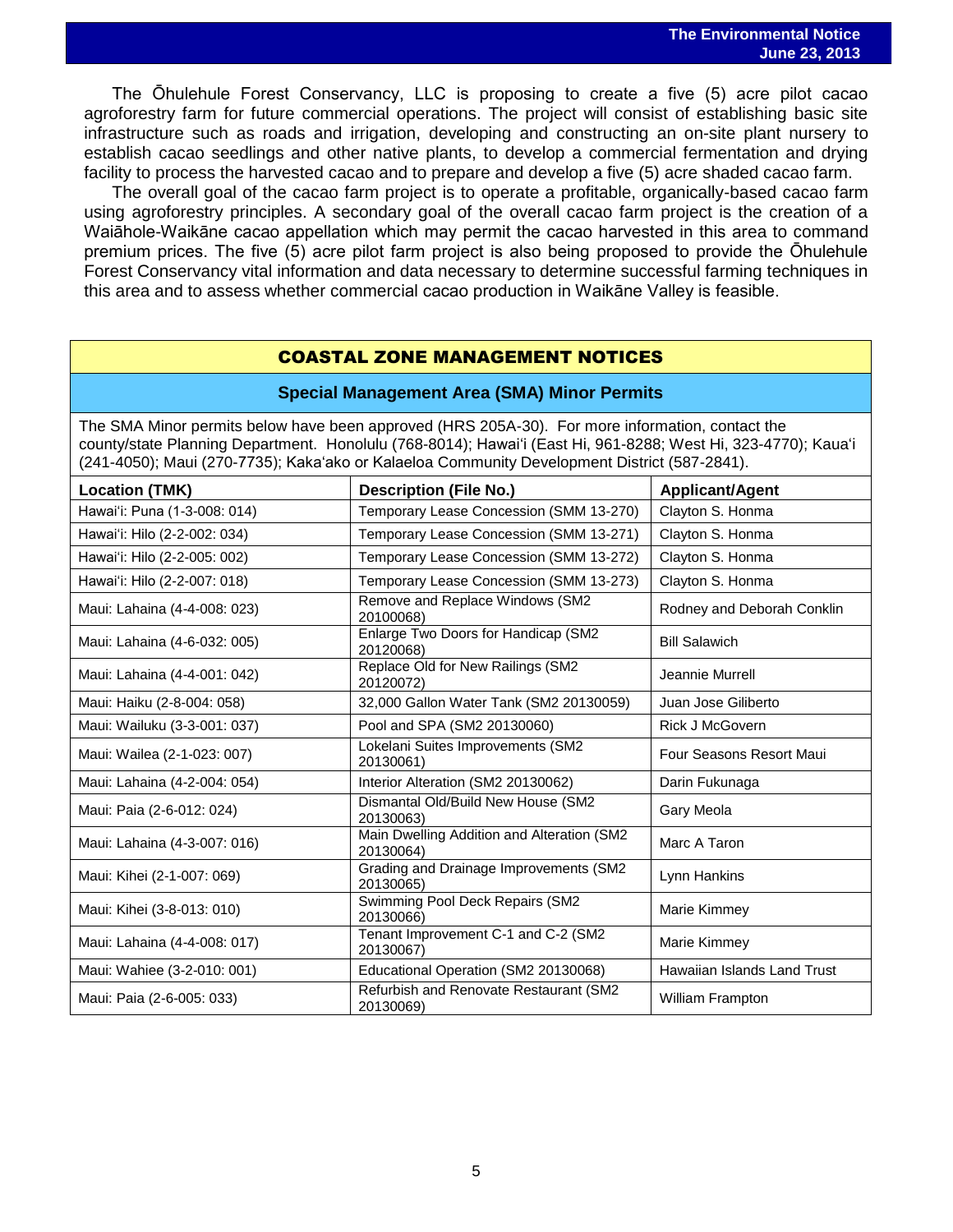## i<br>I SHORELINE NOTICES

## **Shoreline Certification Applications**

The shoreline certification application below is available for review at the DLNR Offices on Kauaʻi, Hawaiʻi, Maui, and Honolulu, 1151 Punchbowl Street, Room 220 (HRS 205A-42 and HAR 13-222-12). All comments shall be submitted in writing to the State Land Surveyor, 1151 Punchbowl Street, Room 210, Honolulu, HI 96813 and postmarked no later than 15 calendar days from the date of the public notice of the application. For more information, call Ian Hirokawa at 587-0420.

| File No. | Date   | Location                                                                                                                                                   | <b>Applicant/Owner</b>                   | <b>TMK</b>           |
|----------|--------|------------------------------------------------------------------------------------------------------------------------------------------------------------|------------------------------------------|----------------------|
| KA-376   | 6/5/13 | Lots 2 & 3 Land Court Application No. 1469<br>Waipa Beach Lots situate at Waipa, Halelea,<br>Kauaʻi<br>Address: 5528 Weke Road<br>Purpose: Building permit | Honua Engineering, Inc./<br>KauaiNS, LLC | 5-5-005:009<br>& 010 |

## **Shoreline Certifications and Rejections**

The shoreline notices below have been proposed for certification or rejection by DLNR (HRS 205A-42 and HAR 13-222-26). Any person or agency who wants to appeal shall file a notice of appeal in writing with DLNR no later than 20 calendar days from the date of this public notice. Send the appeal to the Board of Land and Natural Resource, 1151 Punchbowl Street, Room 220, Honolulu, HI 96813.

| File No. | Proposed/<br><b>Rejected</b> | Location                                                                                                                                                                                                        | <b>Applicant/Owner</b>                               | <b>TMK</b>           |
|----------|------------------------------|-----------------------------------------------------------------------------------------------------------------------------------------------------------------------------------------------------------------|------------------------------------------------------|----------------------|
| KA-366   | Rejection                    | Lot 1 "Spouting Horn Tract" Portion of Royal Patent<br>6714, Land Commission Award 7714-B Apana 2 to<br>Moses Kekuaiwa no M. Kekuanaoa<br>Address: 4546 Lawa'i Road<br>Purpose: Determine building setback line | Ailana Surveying &<br>Geomatics/ Graham<br>Macmillan | $2 - 6 -$<br>003:006 |

## POLLUTION CONTROL PERMITS – CLEAN AIR BRANCH

Below are some pollution control permits before the State Department of Health Clean Air Branch (HRS 342B and HAR 11-60.1). For more information, contact the number given.

| <b>Branch</b><br><b>Permit Type</b>                                        | <b>Applicant and</b><br><b>Permit Number</b>                                                                                                        | <b>Project</b><br>Location                                                       | Date                          | <b>Proposed</b><br><b>Use</b>                                              |
|----------------------------------------------------------------------------|-----------------------------------------------------------------------------------------------------------------------------------------------------|----------------------------------------------------------------------------------|-------------------------------|----------------------------------------------------------------------------|
| Clean Air Branch.<br>586-4200, Covered<br>Source Permit                    | AES Hawai'i, Inc.<br>Minor Modification Application No.<br>0087-06<br>Amendment of CSP<br>No. 0087-02-C                                             | Located at:<br>91-086 Kaomi Loop,<br>Campbell Industrial<br>Park, Kapolei, Oʻahu | Issued:<br>5/30/2013          | 203 MW Coal-Fired<br><b>Cogeneration Plant</b>                             |
| Clean Air Branch,<br>$586 - 4200$ , $-$<br><b>Covered Source</b><br>Permit | Maui Asphalt X-IV, LLC<br>Significant Modification Application No.<br>0737-02<br>CSP No. 0737-01-CT                                                 | Located at:<br>Various Temporary<br>Sites, State of<br>Hawaiʻi                   | Issued:<br>5/30/2013          | 225 TPH Portable<br>Drum Mix Asphalt Plant<br>with 910 HP Diesel<br>Engine |
| Clean Air Branch,<br>586-4200, Non-<br><b>Covered Source</b><br>Permit     | Hawaiian Linen Supply<br><b>Permit Renewal</b><br>Application No. 0521-04<br>NSP No. 0521-01-N                                                      | Located at:<br>865 Kino'ole Street,<br>Hilo, Hawai'i                             | Issued:<br>5/31/2013          | One (1) 150 hp Boiler<br>and One (1) 200 hp<br>York-Shipley Boiler         |
| Clean Air Branch.<br>586-4200, Covered<br>Source Permit                    | Covanta Honolulu Resource Recovery<br>(CHRRV)<br>Honolulu Program of Waste Energy<br>Recovery (H-POWER)<br>Application for Significant Modification | Located at:<br>91-174 Hanua Street,<br>Kapolei, O'ahu                            | Comments<br>Due:<br>7/12/2013 | H-POWER Mass-Burn<br>Facility                                              |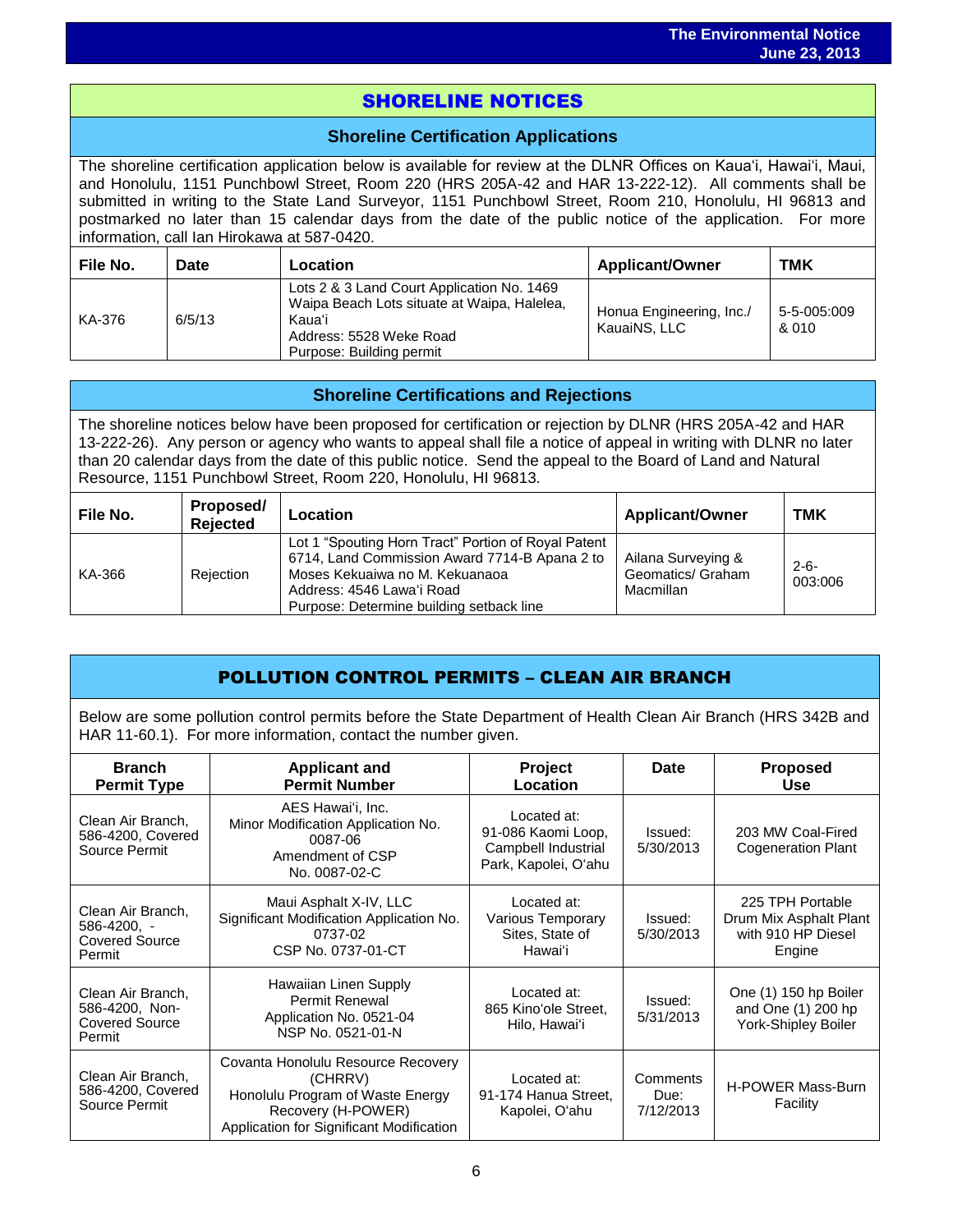|                                                         |                                                                                                                 |                                                                      |                               | $94119 = 91219$                                                            |
|---------------------------------------------------------|-----------------------------------------------------------------------------------------------------------------|----------------------------------------------------------------------|-------------------------------|----------------------------------------------------------------------------|
|                                                         |                                                                                                                 |                                                                      |                               |                                                                            |
|                                                         | No. 0255-08<br>CSP No. 0255-02-C                                                                                |                                                                      |                               |                                                                            |
| Clean Air Branch.<br>586-4200, Covered<br>Source Permit | Hawaiian Electric Company, Inc.<br><b>Permit Renewal Application</b><br>No. 0238-03<br>CSP No. 0238-01-C        | Located at:<br>170 Ala Moana<br><b>Boulevard</b><br>Honolulu, O'ahu  | Comments<br>Due:<br>7/12/2013 | Two (2) Boilers                                                            |
| Clean Air Branch,<br>586-4200, Covered<br>Source Permit | Road and Highway Builders, LLC<br>Application for Significant Modification<br>No. 0726-02<br>CSP No. 0726-01-CT | Located at:<br>Various Temporary<br><b>Sites</b><br>State of Hawai'i | Issued:<br>6/7/2013           | 400 TPH Portable<br>Drum Mix Asphalt Plant                                 |
| Clean Air Branch,<br>586-4200, Covered<br>Source Permit | Maui Asphalt X-IV, LLC<br>Significant Modification Application<br>No. 0745-02<br>CSP No. 0745-01-CT             | Located at:<br>Various Temporary<br>Sites, State of<br>Hawai'i       | Issued:<br>6/7/2013           | 160 TPH Portable<br>Drum Mix Asphalt Plant<br>with 742 HP Diesel<br>Engine |

## FEDERAL NOTICES

### 1. [National Marine Fisheries Service \(NMFS\) Plan for Periodic Review of Regulations](http://www.gpo.gov/fdsys/pkg/FR-2013-06-20/pdf/2013-14759.pdf)

The Regulatory Flexibility Act (RFA) requires that the National Marine Fisheries Service (NMFS), National Oceanic and Atmospheric Administration (NOAA) periodically review existing regulations that have a significant economic impact on a substantial number of small entities, such as small businesses, small organizations, and small governmental jurisdictions. This plan describes how NMFS will perform this review and describes the regulations that are being proposed for review during the current review-cycle.

Written comments must be received by NMFS by July 22, 2013. Submit all electronic public comments via the Federal e-Rulemaking Portal. Go to [www.regulations.gov/#!docketDetail;](http://www.regulations.gov/#!docketDetail) Submit written comments to Wendy Morrison, National Marine Fisheries Service, NOAA, Office of Sustainable Fisheries, 1315 East-West Highway, Silver Spring, MD 20910 (mark outside of envelope "Comments on 610 review"; Fax: 301-713-1193; Attn: Wendy Morrison. All comments received are a part of the public record and will generally be posted for public viewing on [www.regulations.gov](http://www.regulations.gov/) without change.

### 2. [National Marine Fisheries Service \(NMFS\) Proposed Rule for Bigeye Tuna Catch Limit in Longline Fisheries](http://www.gpo.gov/fdsys/pkg/FR-2013-06-18/pdf/2013-14337.pdf)  [for 2103 and 2014.](http://www.gpo.gov/fdsys/pkg/FR-2013-06-18/pdf/2013-14337.pdf)

NMFS proposes regulations under authority of the Western and Central Pacific Fisheries Convention Implementation Act (WCPFC Implementation Act) to establish a catch limit of 3,763 metric tons (mt) of bigeye tuna (Thunnus obesus) for vessels in the U.S. pelagic longline fisheries operating in the western and central Pacific Ocean (WCPO) for each of the calendar years 2013 and 2014. The limit would not apply to vessels in the longline fisheries of American Samoa, Guam, or the Commonwealth of the Northern Mariana Islands (CNMI). Once the limit of 3,763 mt is reached in 2013 or 2014, retaining, transshipping, or landing bigeye tuna caught in the area of application of the Convention on the Conservation and Management of Highly Migratory Fish Stocks in the Western and Central Pacific Ocean (Convention), which comprises the majority of the WCPO, would be prohibited for the remainder of the calendar year, with certain exceptions. This action is necessary for the United States to satisfy its obligations under the Convention, to which it is a Contracting Party.

Comments must be submitted in writing by July 18, 2013. Submit all electronic public comments via the Federal e-Rulemaking Portal. Go to [www.regulations.gov/#!docketDetail;](http://www.regulations.gov/#!docketDetail) Submit written comments to Michael D. Tosatto, Regional Administrator, NMFS, Pacific Islands Regional Office (PIRO), 1601 Kapiolani Blvd., Suite 1110, Honolulu, HI 96814-4700. All comments received are a part of the public record and will generally be posted for public viewing on [www.regulations.gov](http://www.regulations.gov/) without change.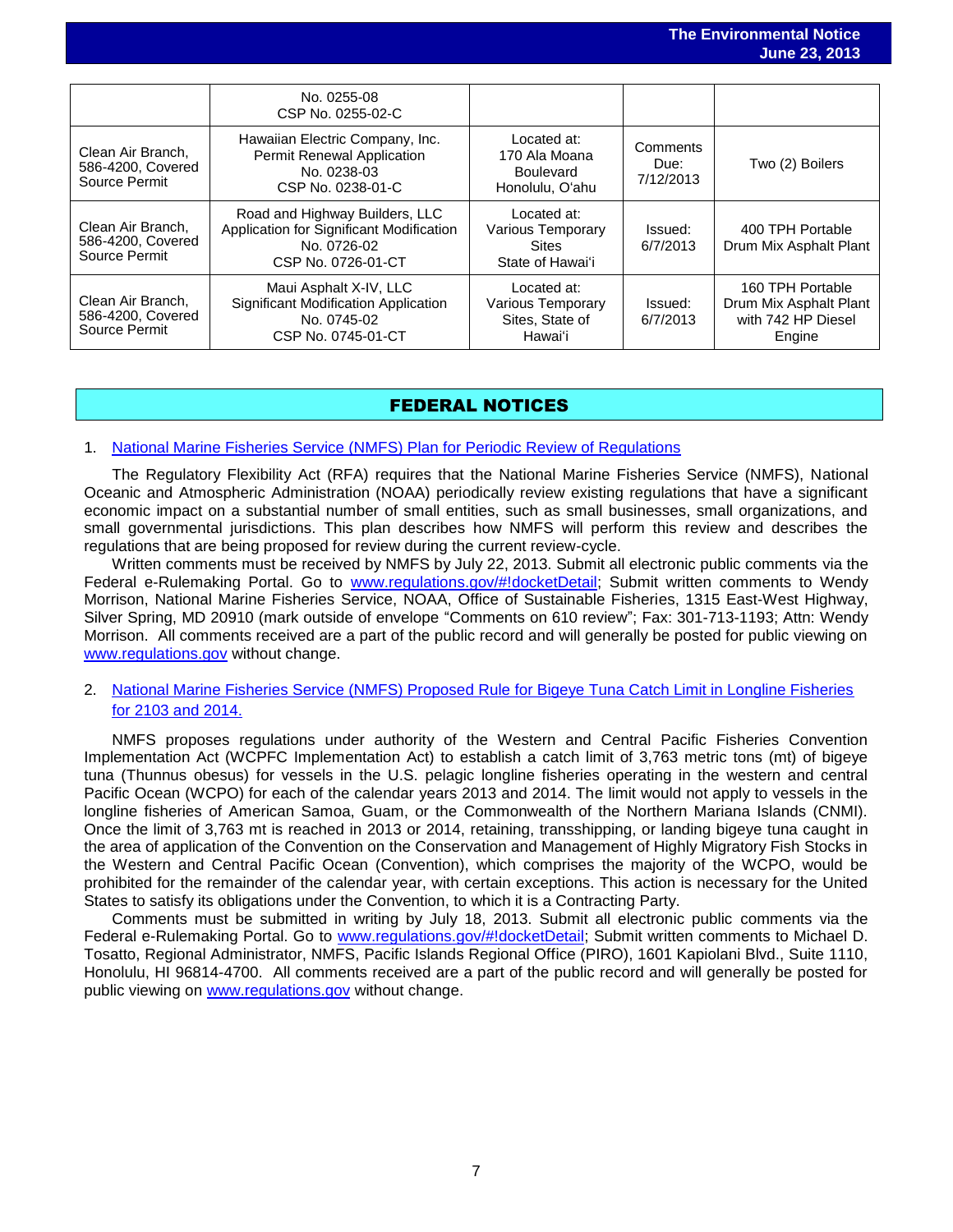# 3. [USDA Forest Service, Hilo, HI, Endangered And Threatened Wildlife and Plants; Recovery Permit Application](http://www.gpo.gov/fdsys/pkg/FR-2013-06-14/pdf/2013-14134.pdf)

The U.S. Fish and Wildlife Service, invite the public to comment on the following application for a recovery permit to conduct activities with the purpose of enhancing the survival of endangered species. The Endangered Species Act of 1973, as amended prohibits certain activities with endangered species unless a Federal permit allows such activity.

Applicant: USDA Forest Service, Hilo, Hawaii. Permit Number: TE-06459B. The applicant requests a new recovery permit to remove and reduce to possession (collection of seeds and cuttings) Stenogyne angustifolia (no common name), remove and reduce to possession (collection of cuttings) Neraudia ovata (no common name), and remove and reduce to possession (collection of seeds) Colubrina oppositifolia (kauila), Haplostachys haplostachya (honohono), Pleomele hawaiiensis (halapepe), Portulaca sclerocarpa (ihi makole), Silene lanceolata (lanceolate catchfly), Spermolepis hawaiiensis (Hawaiian spermolepis), Stenogyne angustifolia (narrowleaf stenogyne), and Zanthoxylum hawaiiense (ae) for the purpose of enhancing their survival.

To ensure consideration, please send your written comments by July 15, 2013. Submit comments to the Endangered Species Program Manager, Ecological Services, U.S. Fish and Wildlife Service, Pacific Regional Office, 911 NE. 11th Avenue, Portland, OR 97232-4181. Please refer to the permit number for the application when submitting comments. CONTACT: Colleen Henson, Fish and Wildlife Biologist, at the above address or by telephone (503-231-6131) or fax (503-231-6243).

#### 4. [Notice of Contract Proposals \(NOCP\) for the Advanced Biofuels Payment Program](http://www.gpo.gov/fdsys/pkg/FR-2013-06-11/pdf/2013-13778.pdf)

The Notice of Contract Proposals announces the acceptance of applications and the availability of \$98.6 million to make payments to advanced biofuel producers for the production of eligible advanced biofuels. Of the \$98.6 million, \$68.6 million will be available for Fiscal Year 2013 production and the remainder of approximately \$30 million is for payments for production in prior fiscal years. This funding for Fiscal Year 2013 is in accordance with The Consolidated and Further Continuing Appropriations Act, 2013, Public Law 113-6.

The Rural Business-Cooperative Service, United States Department of Agriculture (USDA). Fiscal Year 2013 Applications for the Advanced Biofuel Payment Program: An applicant (unless the applicant is an individual) must have a Dun and Bradstreet Data Universal Numbering System (DUNS) number, which can be obtained at no cost via a toll-free request line at 1-866-705-5711 or online at [http://fedgov.dnb.com/webform.](http://fedgov.dnb.com/webform) Complete applications must be submitted to the Rural Development State Office in the State in which the applicant's principal place of business is located. The Rural Development Energy Coordinator in Hawaii: Tim O'Connell, USDA Rural Development, Federal Building, Room 311, 154 Waianuenue Avenue, Hilo, HI 96720, (808) 933-8313, [tim.oconnell@hi.usda.gov.](mailto:tim.oconnell@hi.usda.gov)